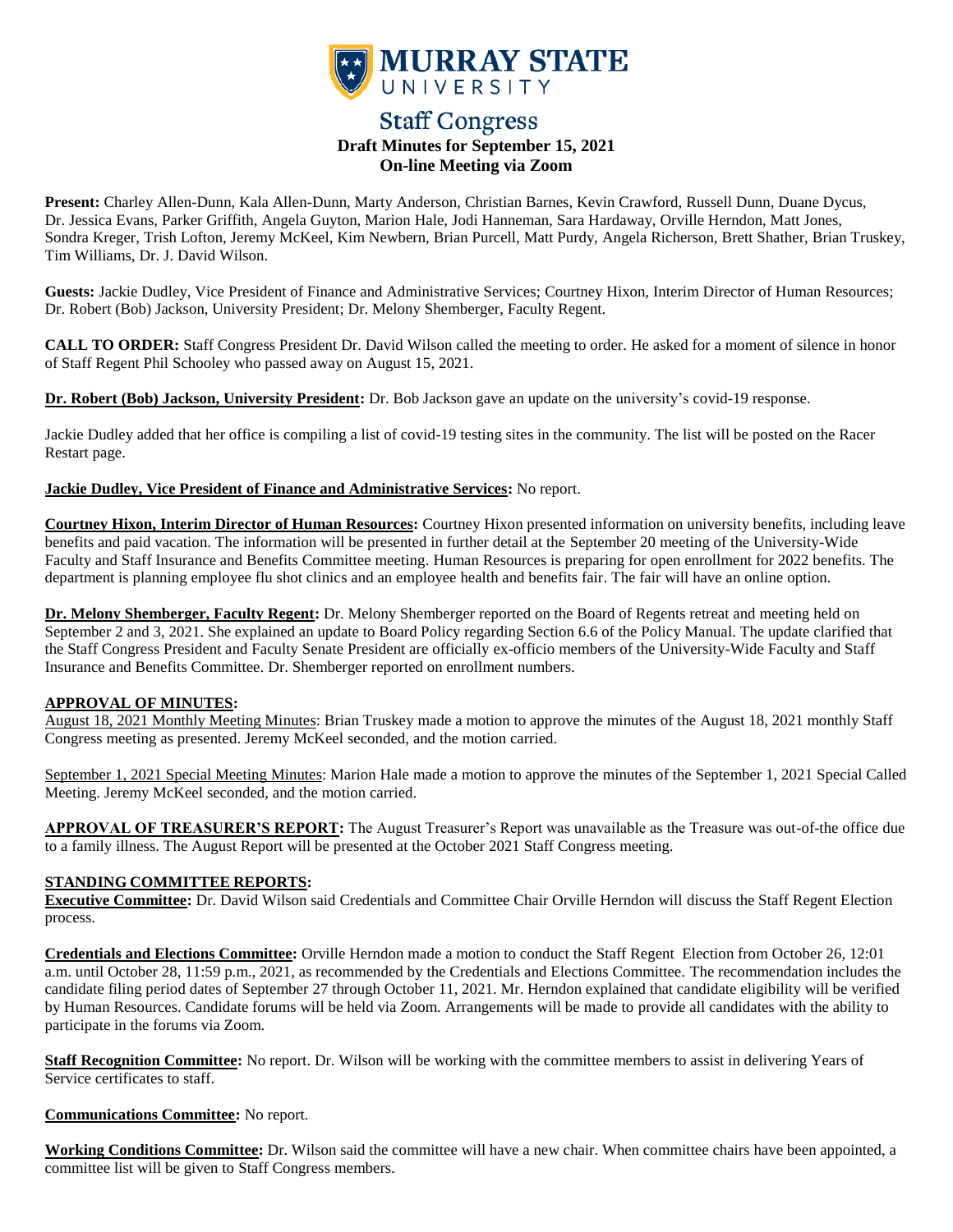**Staff Congress Foundation Textbook Scholarship Committee:** Dr. Wilson noted the committee will have a new chair.

**Staff Survey Committee:** Dr. Jessica Evans reported that a Staff Survey Committee meeting is scheduled for the last week of September. The committee will discuss the 2021 Staff Survey results. She will recommend to the committee that the group wait until a Staff Regent has been elected before reviewing the survey questions for the 2022 survey. The committee and the Staff Regent develop the survey and discuss the results together.

**Personnel Polices Committee:** No report.

### **UNIVERSITY-WIDE COMMITTEES:**

**Faculty and Staff Insurance and Benefits Committee:** Dr. Wilson noted that Orville Herndon is on the Faculty and Staff Insurance and Benefits Committee. He encouraged staff to contact committee members with comments and concerns.

**Naming Campus Facilities Committee:** Dr. Wilson said Staff Congress member Tim Williams has agreed to serve on the Naming Campus Facilities Committee. He added that the Board of Regents voted unanimously to approve the recommendation from Staff Congress to name the Staff Excellence Award the Philip R. Schooley Staff Excellence Award in honor of Staff Regent Phil Schooley. He thanked Staff Congress members for attending the Special Called Staff Congress meeting on September 1, 2021, the purpose of which was to vote on the recommendation to name the award for Phil Schooley. By holding the meeting on September 1, the motion was approved and was able to be presented to the Board of Regents at its September 3, 2021 meeting.

**Judicial Board:** Matt Jones will serve on the Judicial Board.

**Sick Leave Appeals Committee:** No report.

**International Studies Advisory Committee:** No report.

**Budget Advisory Committee:** No report. Dr. Wilson said Dr. Jessica Evans and Brian Purcell will serve on the committee.

**Shared Governance Committee:** Dr. Wilson said he is a member of the Shared Governance Committee. A volunteer is needed to fill the vacant Staff Congress member position on the committee.

**Parking Advisory Committee:** Duane Dycus said the committee will meet after today's Staff Congress meeting.

# **AD HOC COMMITTEES:**

**Bylaws Revision Committee:** No report.

**Staff Handbook Committee**: No report.

**Diversity Committee:** Dr. Wilson reported that the committee is in the process of defining its charge if it were to become a standing committee. Staff Congress members have discussed in previous meetings, the possibility of changing the committee's status from ad hoc to standing. Staff Congress members interested in serving on the committee may contact Dr. Wilson.

#### **UNFINISHED BUSINESS:** None.

**NEW BUSINESS:** Dr. Wilson made a motion to appoint the following as Staff Congress committee chairs: Orville Herndon, Credentials and Elections Committee; Jeremy McKeel, Staff Recognition Committee; Trish Lofton, Special Events Committee; Christian Barnes, Communications Committee; Brian Truskey, Working Conditions Committee; Kala Allen-Dunn, Staff Congress Foundation Textbook Scholarship Committee; Dr. Jessica Evans, Staff Survey Committee. Brett Shather seconded, and the motion carried.

#### **Informational Items:**

Charley Allen-Dunn, Staff Congress Member and Web and Digital Advertising Manager in the Department of Branding, Marketing, and Communication, presented an overview of the new Murray State website pages. The previous re-design was made in 2015. The current re-design will improve compatibility with the latest devices and programs. A Canvas training course will be developed for employees who manage their departments' web pages.

Dr. Wilson said Racer Day browsing sessions will be held on Saturday, September 18, for prospective MSU students. He encouraged staff and faculty to submit nominations for the Philip R. Schooley Staff Excellence Award. The online nomination form and printable nomination form are available on the Staff Congress web page and are due September 30, 2021. Employees are encouraged to upload their covid-19 vaccination cards to My Gate to be eligible for free MSU items. The next Staff Congress meeting is scheduled for October 20, 2021, at 1:30 p.m., via Zoom.